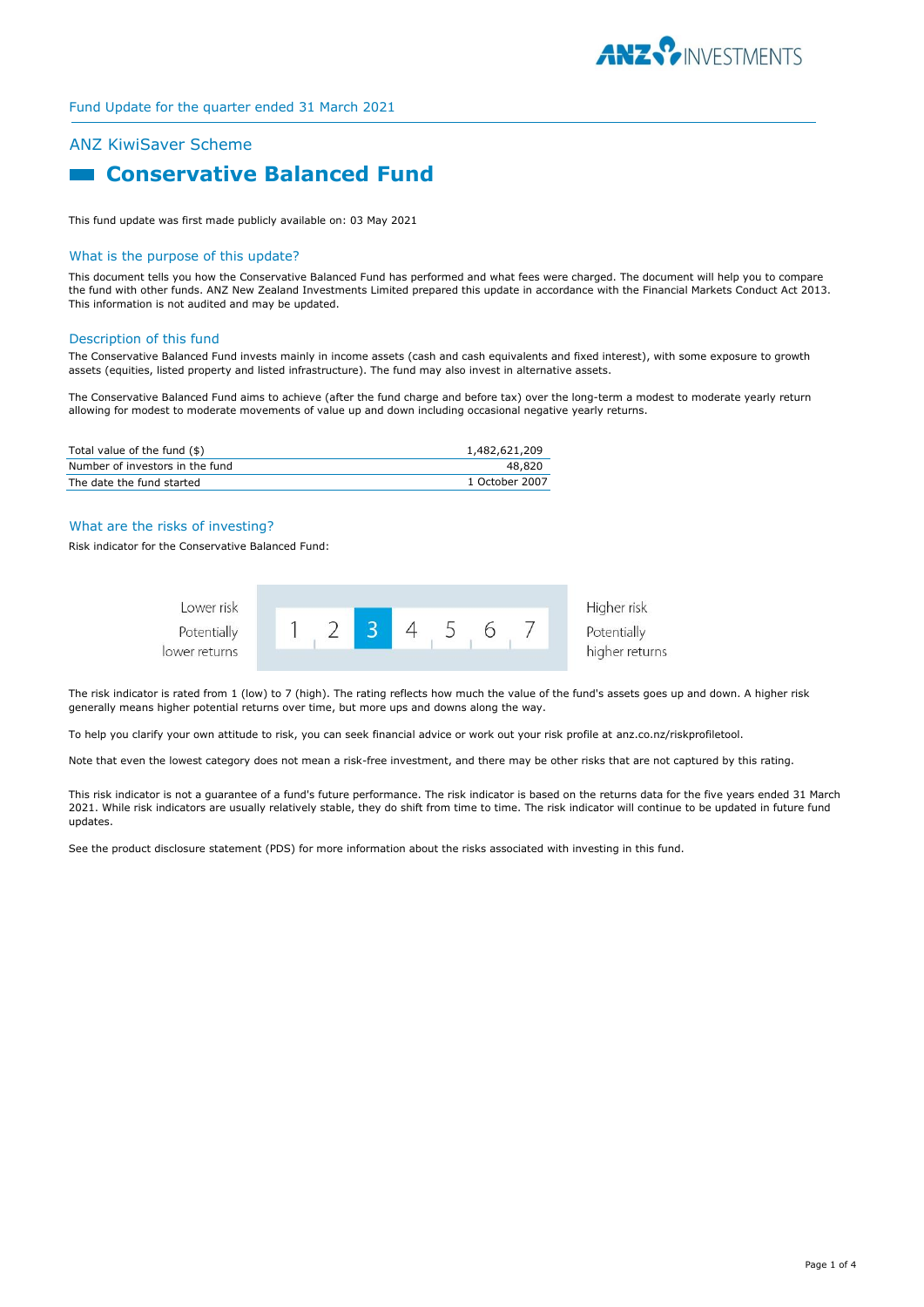## How has the fund performed?

|                                               | Average over past<br>five years | Past year |
|-----------------------------------------------|---------------------------------|-----------|
| Annual return                                 |                                 |           |
| (after deductions for charges and tax)        | $5.04\%$                        | 12.65%    |
| Annual return                                 |                                 |           |
| (after deductions for charges but before tax) | $6.03\%$                        | 14.33%    |
| Market index annual return                    |                                 |           |
| (reflects no deduction for charges and tax)   | 6.45%                           | 13.17%    |

The market index annual return is calculated using the target investment mix and the indices of each asset class.

Additional information about the market index is available in the statement of investment policy and objectives on the offer register at www.discloseregister.companiesoffice.govt.nz.



# **Annual return graph**

This shows the return after fund charges and tax for each of the last 10 years ending 31 March. The last bar shows the average annual return for the last 10 years, up to 31 March 2021.

**Important:** This does not tell you how the fund will perform in the future.

Returns in this update are after tax at the highest prescribed investor rate (PIR) of tax for an individual New Zealand resident. Your tax may be lower.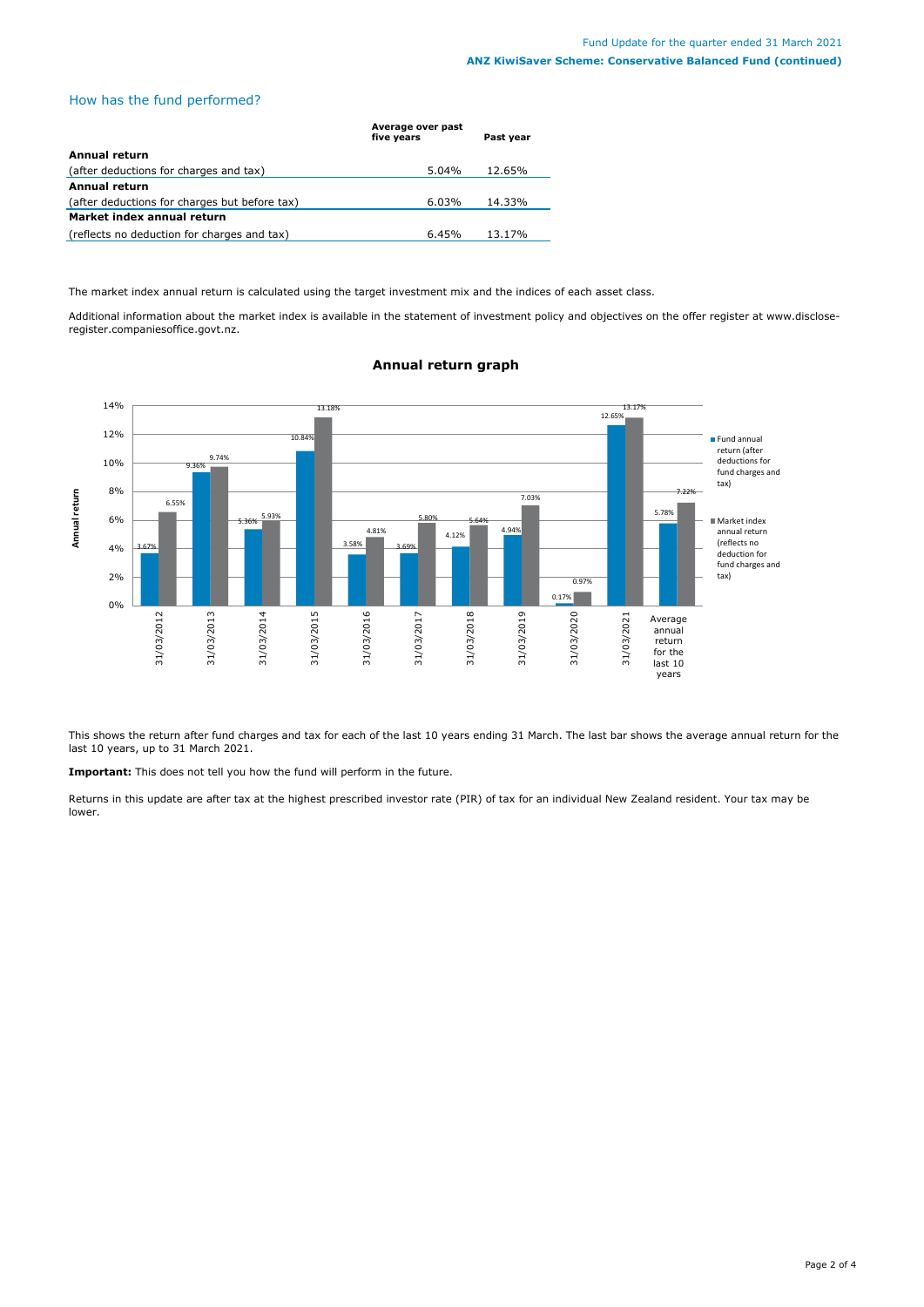# What fees are investors charged?

Investors in the Conservative Balanced Fund are charged fund charges. In the year to 31 March 2020 these were:

|                                             | % of net asset value          |
|---------------------------------------------|-------------------------------|
| Total fund charges <sup>1</sup>             | 0.91%                         |
| Which are made up of:                       |                               |
| Total management and administration charges | 0.91%                         |
| Including:                                  |                               |
| Manager's basic fee                         | $0.85\%$                      |
| Other management and administration charges | $0.06\%$                      |
| Total performance based fees                |                               |
|                                             | Dollar amount per<br>investor |
| <b>Other charges</b>                        |                               |
| Membership fee <sup>2</sup>                 | \$18                          |

Investors are not currently charged individual action fees for specific actions or decisions (for example, for withdrawing from or switching funds). See the PDS for more information about Scheme fees.

Small differences in fees and charges can have a big impact on your investment over the long term.

# Example of how this applies to an investor

Sarah had \$10,000 in the fund at the start of the year and did not make any further contributions. At the end of the year, Sarah received a return after fund charges were deducted of \$1,265 (that is 12.65% of her inital \$10,000). Sarah also paid \$18 in other charges. This gives Sarah a total gain after tax of \$1,247 for the year.

## What does the fund invest in?

## **Actual investment mix<sup>3</sup> Target investment mix<sup>3</sup>**

This shows the types of assets that the fund invests in. This shows the mix of assets that the fund generally intends to invest in.